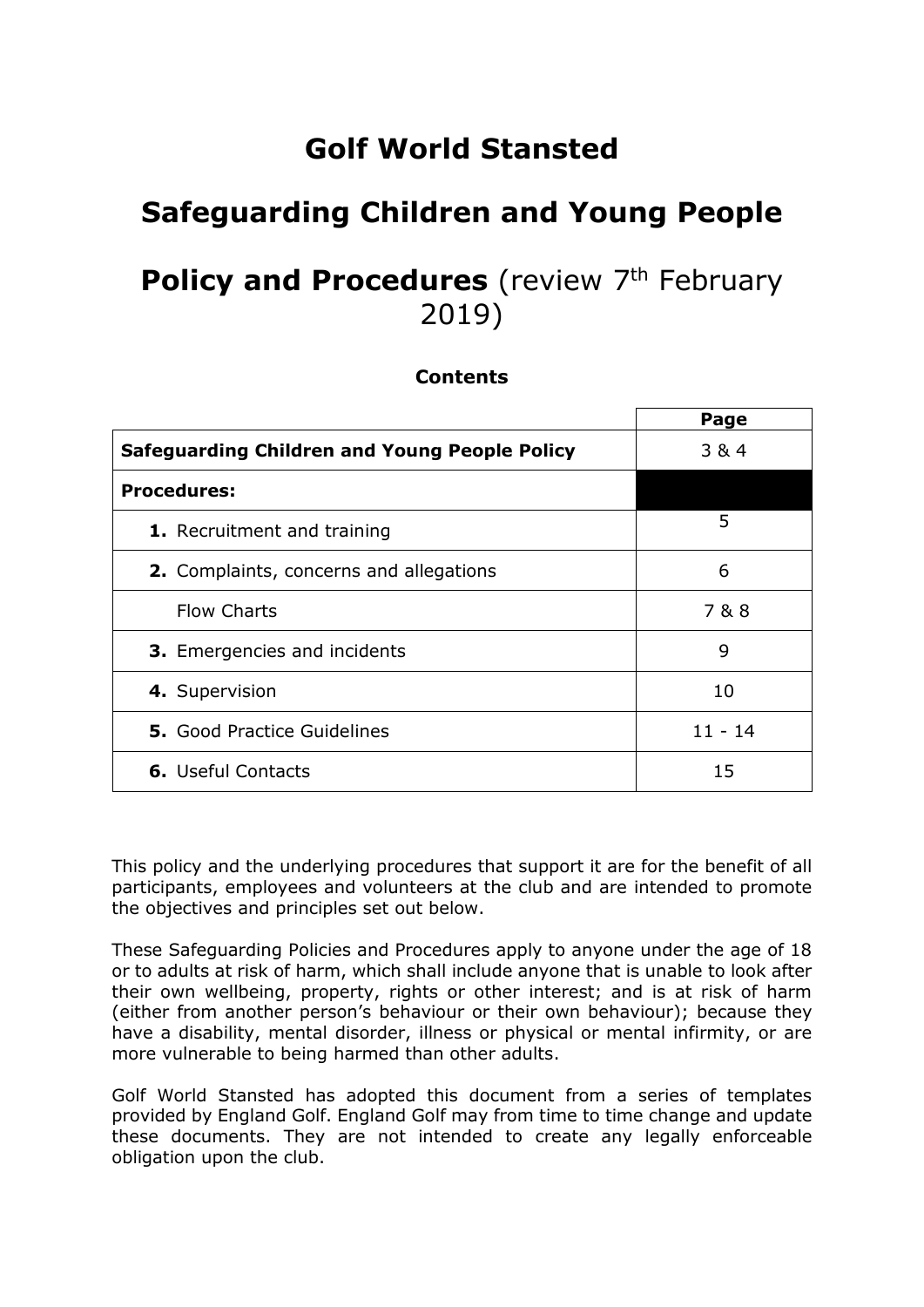### **Safeguarding and Child Protection Policy**

Whilst children and young people are participating in golf activities in our care, Golf World Stansted acknowledges its duty to safeguard and promote the welfare of children and adults at risk of harm and is committed to ensuring safeguarding practice reflects statutory responsibilities, government guidance, England Golf policies and complies with best practice.

The policy recognises that the welfare and interests of children and venerable adults are paramount in all circumstances. It aims to ensure that regardless of age, gender, religion or beliefs, ethnicity, disability, sexual orientation or socioeconomic background, all participants have a positive and enjoyable experience of sport at Golf World Stansted in a safe environment and are protected from abuse.

Golf World Stansted recognises the policies of the National Governing bodies, as set out in the "Guidelines for Safeguarding Children in Golf". The policy and supporting procedures set out a framework to fulfil our commitment to good practice and the protection of children in our care.

#### **PRINCIPLES:**

- A child is defined by law as a person under the age of 18 years
- The welfare of children is paramount
- All children, regardless of their Age, Race, Religion or Belief, Disability, Sex or Sexual Orientation, have the right to protection from abuse
- All concerns and allegations of abuse and poor practice will be taken seriously and responded to swiftly and appropriately
- All children have the right to be safe
- All children have the right to be treated with dignity and respect

Golf World Stansteds policy and procedures are based on the above principles and UK and international legislation and government guidance and take the following into consideration:

- The Children Act 1989 and 2004
- The Data Protection Act 1994 & 1998
- The Police Act 1997
- The Human Rights Act 1998
- The Protection of Children Act 1999
- Caring for the young and vulnerable Home Office Guidance for preventing abuse of trust 1999
- The Criminal and Court Services Act 2000
- What to do if you are worried a child is being abused 2005
- Working Together to Safeguard Children 2010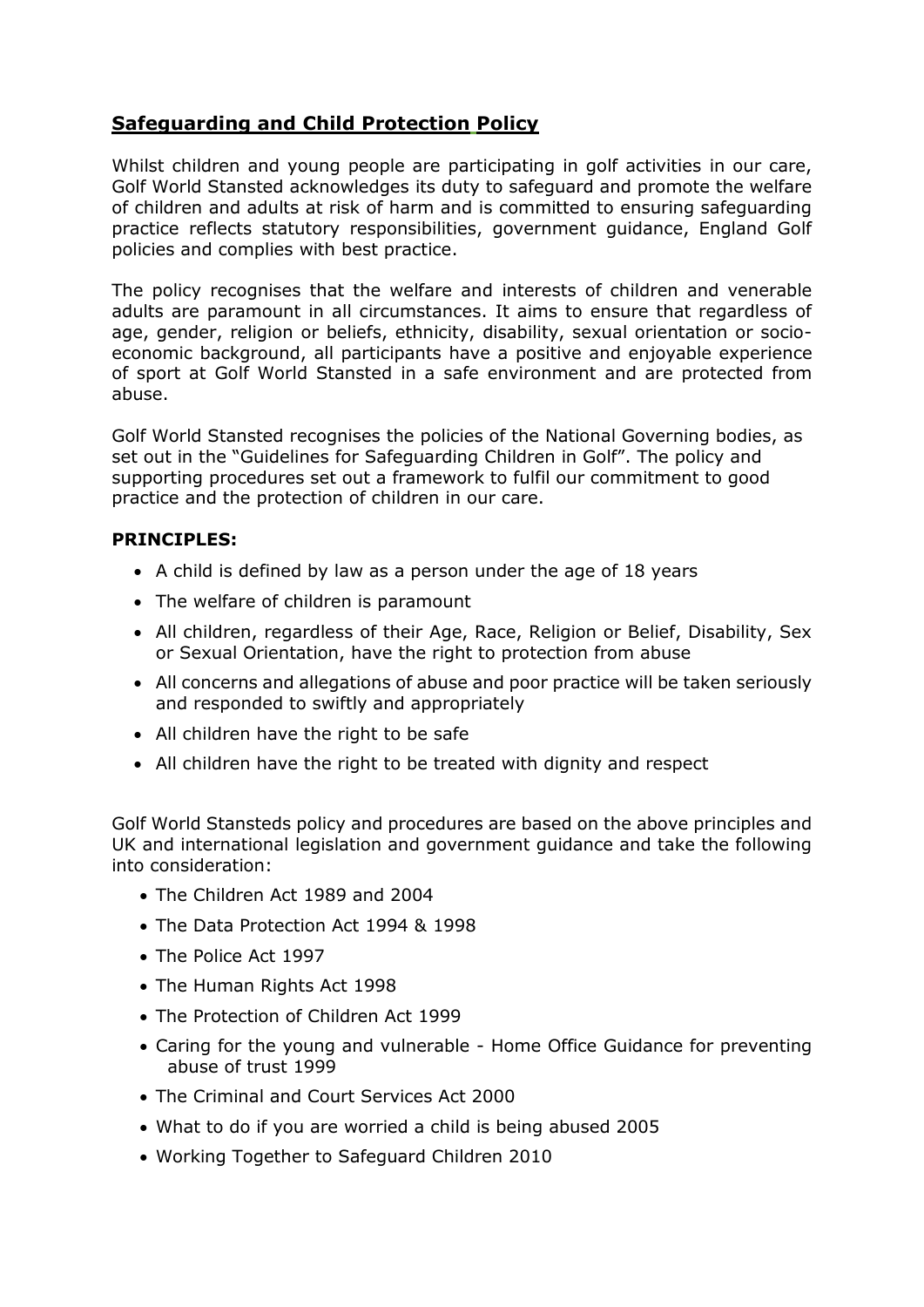• The UN Convention on the Rights of the Child

#### **OBJECTIVES:**

Golf World Stansted aim to:

- Provide a safe environment for children participating in golfing activities within the club and try to ensure that they enjoy the experience.
- Reassure parents (and carers) that their children will receive the best care possible whilst participating in club activities & communicate policy & procedure to them through website/letter/consents.
- Support adults (staff, volunteers, PGA Professionals, coaches, members and visitors to the club) to understand their roles and responsibilities with regard to the Duty of Care and protection of children.
- Provide appropriate training and support to staff, volunteers & coaches so they can make informed and confident responses to specific child protection issues and can fulfill their role effectively
- Adopt the Children in Golf Safeguarding and Child Protection Policy and Procedures and any related policies where appropriate.

#### **RESPONSIBILITIES AND IMPLEMENTATION:**

Golf World Stansted will seek to promote the principles of safeguarding children by:

- Reviewing their policy and procedures at least every three years or whenever there is a major change in legislation.
- Ensuring everyone at the club understands their roles and responsibilities in relation to safeguarding and that all relevant staff and volunteers are provided with appropriate learning opportunities to recognise, identify and respond to signs of abuse, and other safeguarding concerns relating to children and young people.
- Conducting a risk assessment of club activities with regard to safeguarding and take appropriate action to address the identified issues within suitable timescales.
- Using appropriate recruitment procedures to assess the suitability of volunteers and staff working with children.
- Ensuring appropriate action is taken in the event of incidents/concerns of abuse and support is provided to the individual/s who raise or disclose the concern.
- Ensuring that confidential, detailed and accurate records of all safeguarding concerns are maintained and securely stored.
- Preventing the employment or membership of unsuitable individuals.
- Following National Governing Body (NGB) procedures to report concerns and allegations about the welfare of children or the behaviour of adults and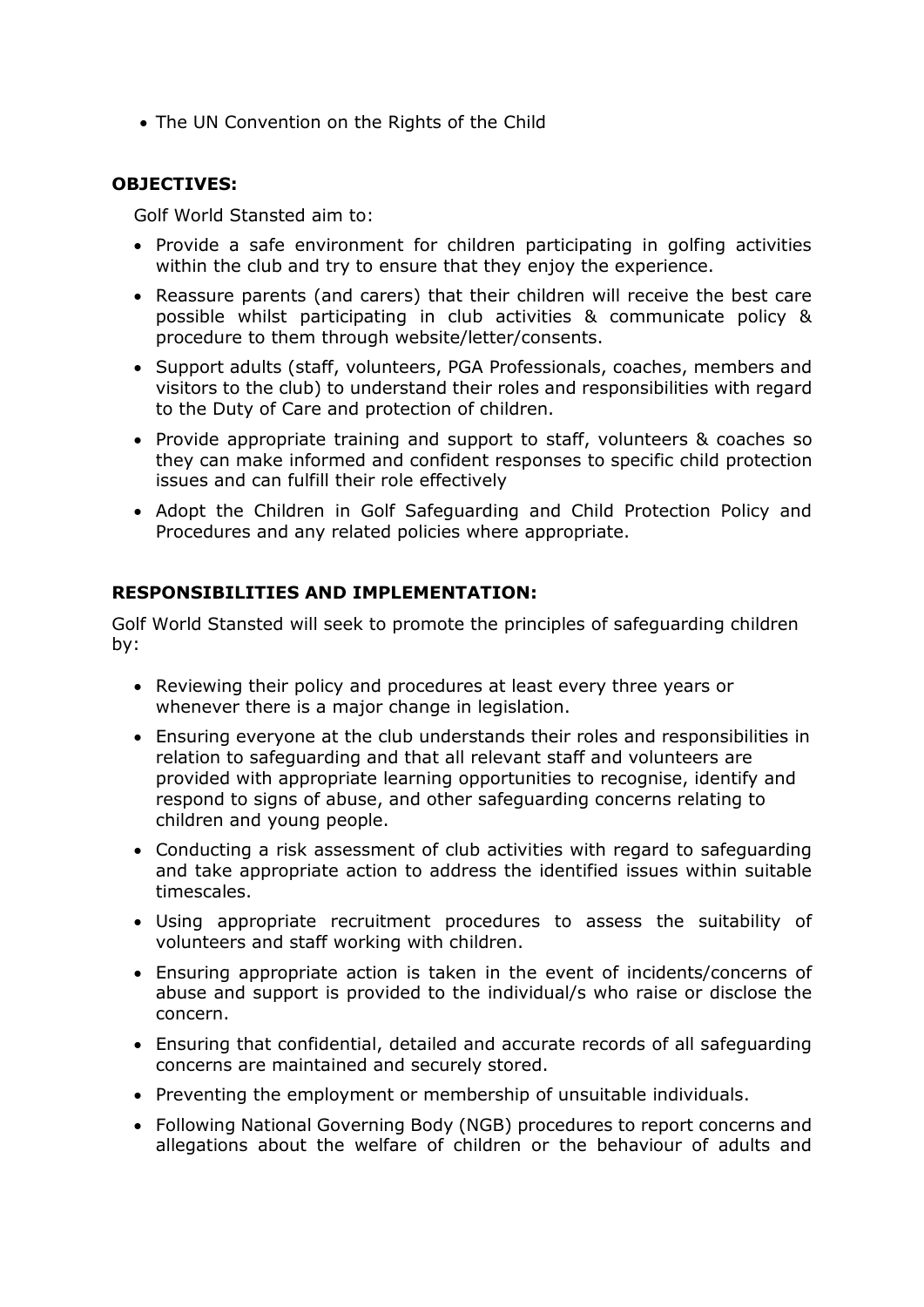ensure that all staff, volunteers, parents and children are aware of these procedures.

- Working with children, their parents and external organisations to safeguard the welfare of children participating in golf.
- Directing club staff, volunteers & coaches to appropriate safeguarding training, where this is appropriate to their role

#### **1. RECRUITMENT AND TRAINING**

Golf World Stansted will endeavour to ensure that all volunteers and staff working with children are suitable to do so, and that they have all the information they require to perform their job/ role effectively, appropriately and safely.

Each role that involves an element of responsibility with regard to children (regulated activity), particularly those involving the regular supervision of children, whether voluntary or paid, will be assessed to establish which qualifications, checks and other requirements are necessary. These will include the following:

- An application form **(Appendix 1)**
- A self-disclosure form **(Appendix 2)**
- References from 2 people if possible **(Appendix 3)**
- A signed Code of Conduct **(Appendix 4)**
- A Disclosure & Barring Service (DBS) check on people involved in 'regulated activity' with children. (**Appendix 10**)
- A Barred List Check through England Golf will be undertaken for anyone carrying out Regulated Activity. This is work that a barred person must not do as defined by the Safeguarding Vulnerable Groups Act 2006 as amended by the Protection of Freedoms Act 2012.

Details of the requirements and the qualifications and checks of individuals will be recorded by the Club Welfare Officer/Secretary/Manager Jackie Martin who will also hold copies of the necessary Safeguarding and Protecting Children (SPC) certificates and England Golf Compliance approval letters. The nominated person will possess all relevant and appropriate contact details of all staff / volunteers and other relevant bodies.

All relevant staff, volunteers & coaches will be offered access to appropriate child protection training. Golf World Stansted recommends attendance at the Sports Coach UK "SPC" workshop and will ensure that all personnel who have significant contact with children attend this workshop. Attendance at SPC training will be repeated every 3 years for those personnel involved in regulated activity. An online SPC refresher can be completed if physical attendance at an SPC workshop has occurred previously.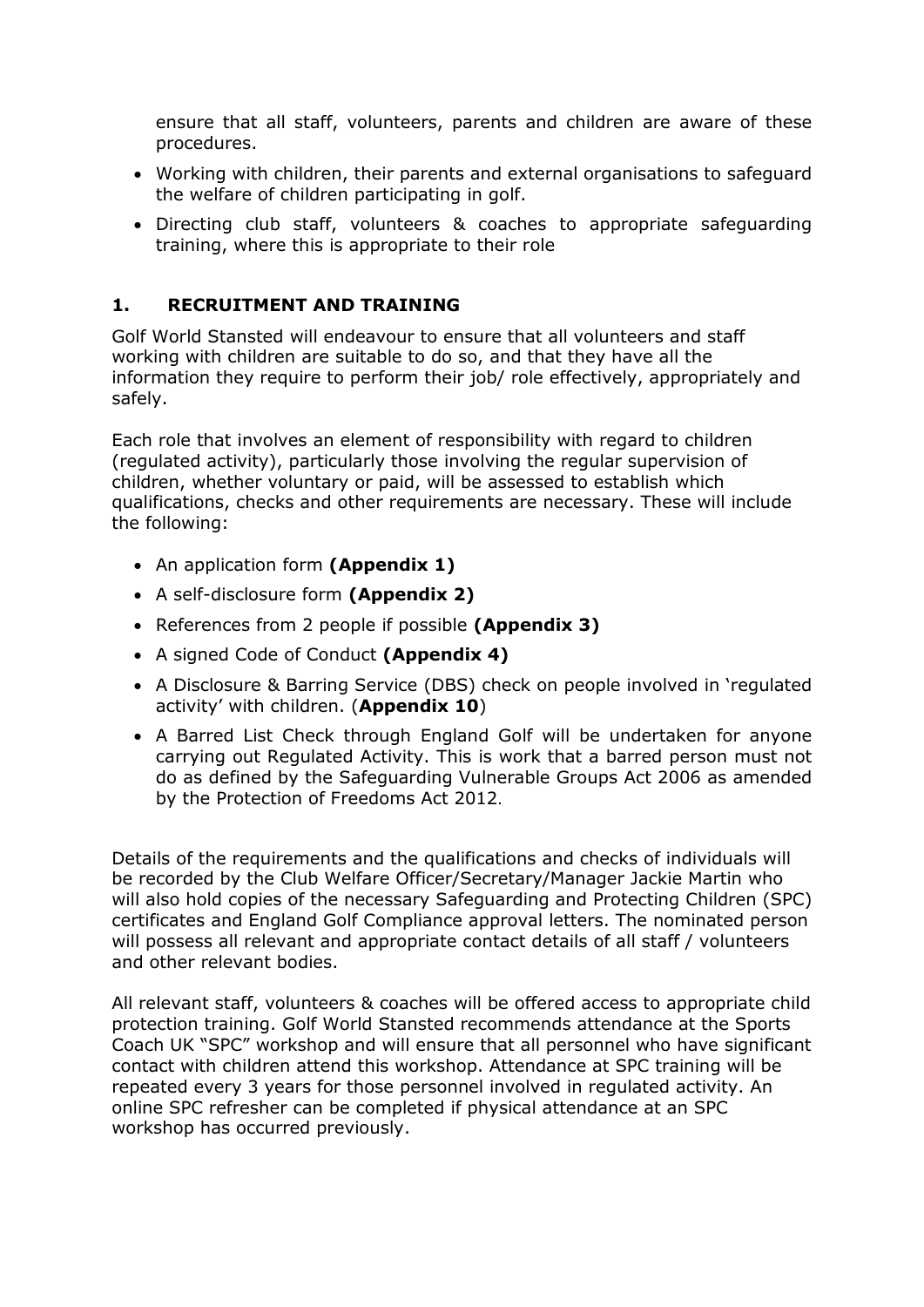All staff, volunteers and coaches working with children will be asked to read and sign up to adhere to Golf World Stansteds Safeguarding Policy and Procedures.

All volunteers, staff & coaches working with children will be asked to read Golf World Stansted Code of Conduct for Adults and sign to indicate their agreement to act in accordance with the code. The code is linked to Golf World Stansteds Disciplinary Procedures.

#### **2. COMPLAINTS, CONCERNS AND ALLEGATIONS**

- **2.1** If a player, parent/carer, member of staff, coach or volunteer has a concern about the welfare of a child, or the conduct of another child/young person or an adult (whether they are a parent, volunteer, member of staff, coach, member, or otherwise), these concerns should be brought to the attention of the Club Welfare Officer forthwith. The person reporting the concern is not required to decide whether abuse has occurred, but simply has a duty to pass information to the Welfare Officer. Please refer to Flowcharts 1 & 2 for further details.
- **2.2** All concerns will be treated in confidence. Details should only be shared with those who can help with the management of the concern.
- **2.3** Concerns will be recorded on an Incident Report Form **(appendix 5)** and sent to the England Golf Compliance department and retained confidentially within the club. *England Golf Compliance department will assist with completion of this form on the club's behalf if required, tel: 01526 351824.*
- **2.4** Golf World Stansted will work with England Golf and other external agencies to take appropriate action in the case of abuse or serious poor practice. Golf World Stansteds disciplinary procedures will be applied and followed where possible.
- **2.5** In the event of a child making a disclosure of any type of abuse, the following guidance is given:
	- Reassure the child that they have done the right thing to share the information
	- Do not make promises that cannot be kept, such as promising not to tell anyone else
	- Do not question the child or lead them in any way to disclose more information than they are comfortably able to: this may compromise any future action
	- Record what the child has said as soon as possible on an incident report form.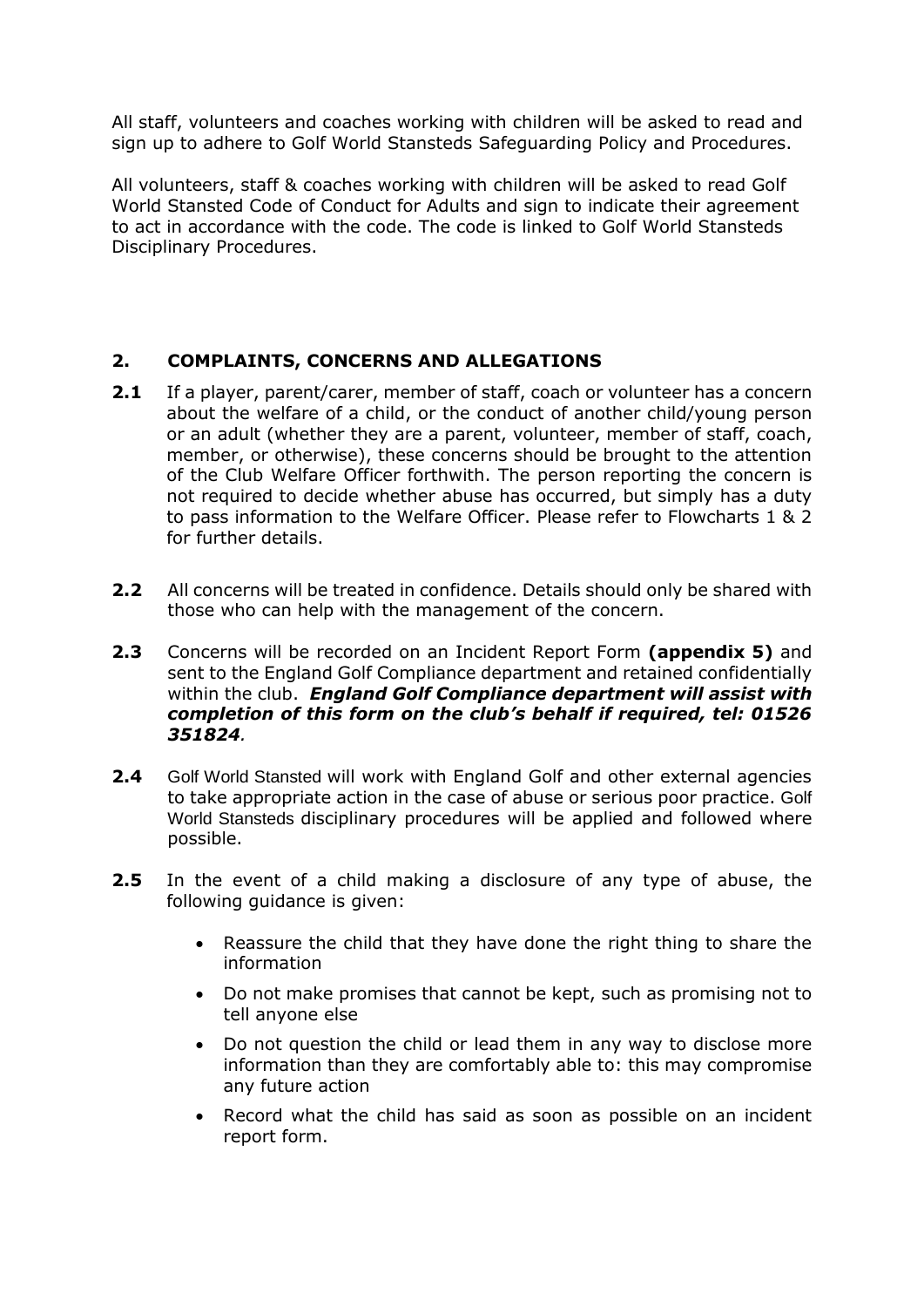Do not notify the parents unless you have first sought advice from the England Golf Compliance Office, tel- 01526 351824.

**2.6** The NSPCC Helpline is also available to discuss concerns regarding poor practice and abuse in confidence with members of the public. No referrals are made from the calls. Those with concerns are encouraged to use this service. The Helpline number is 0808 800 5000.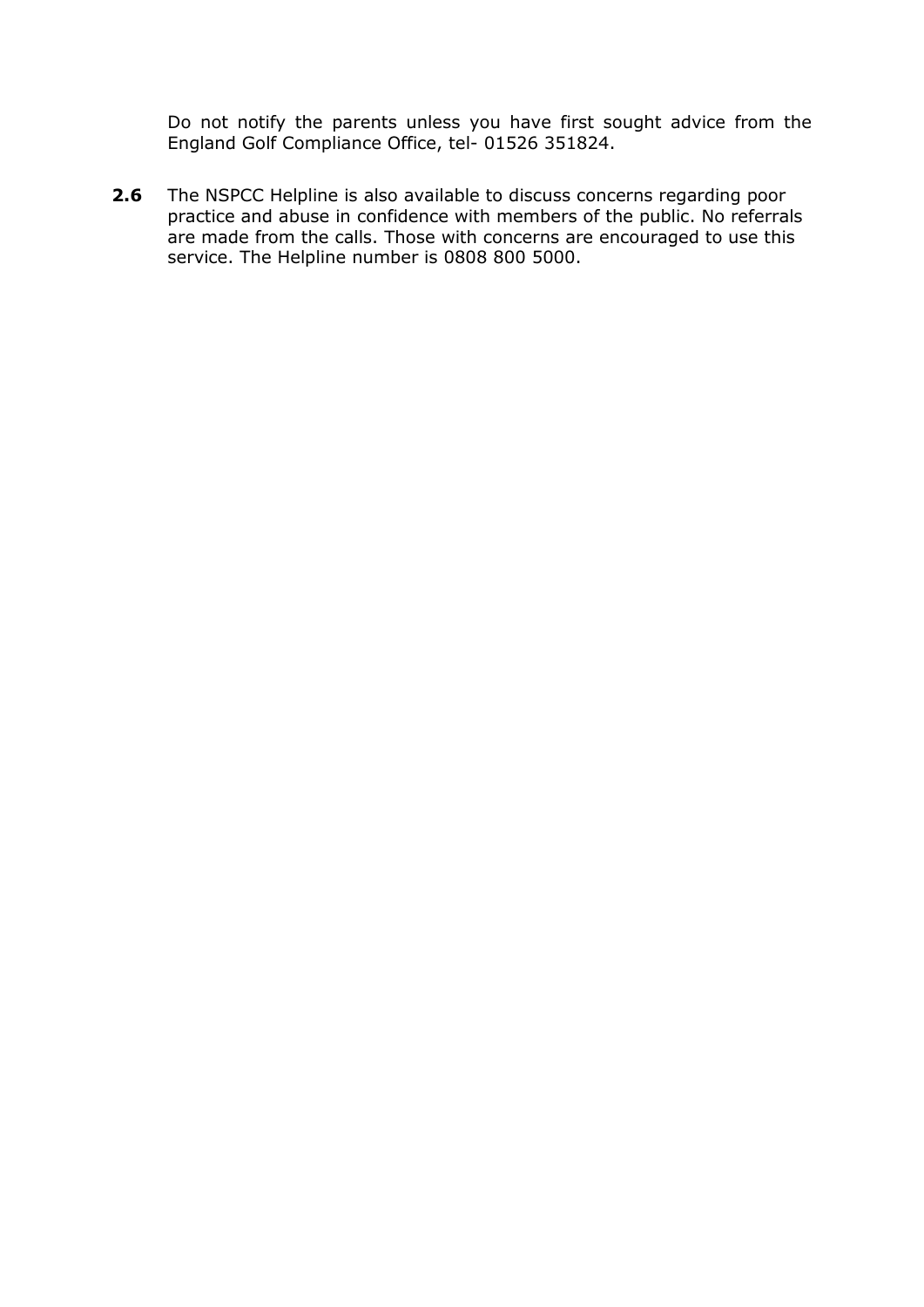#### **FLOWCHART 1**

#### **What to do if you are worried about what is happening to a child outside of the Club/County (but the concern is identified through the child's involvement in golf)**



\* If for any reason a Club Welfare Officer is not in post contact the England Golf Compliance Office 01526 351824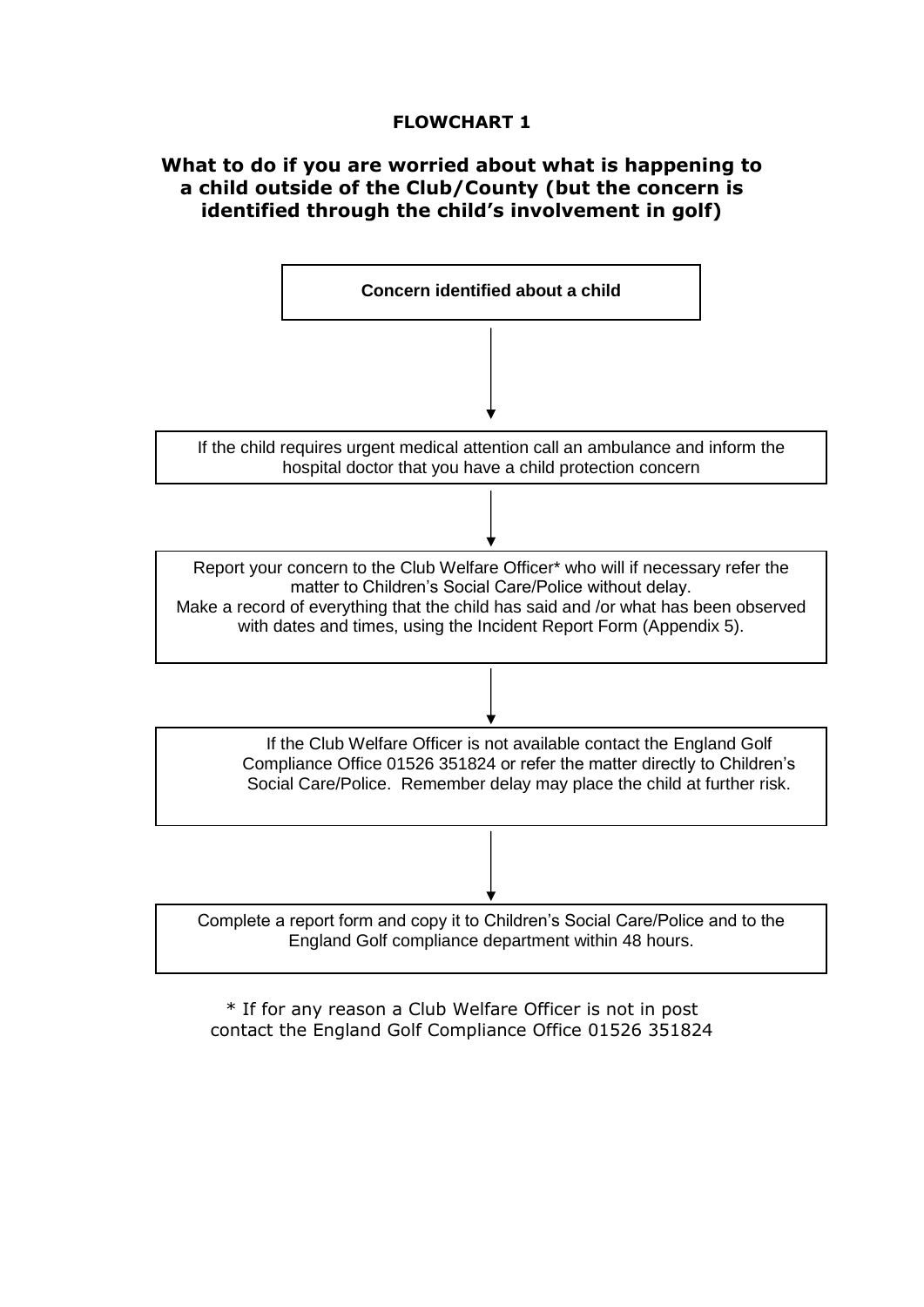#### **FLOW CHART 2**

#### **What to do if you are worried about the behaviour of any member, parent/carer, volunteer, staff, Professional, coach or official in golf or affiliated organisations**

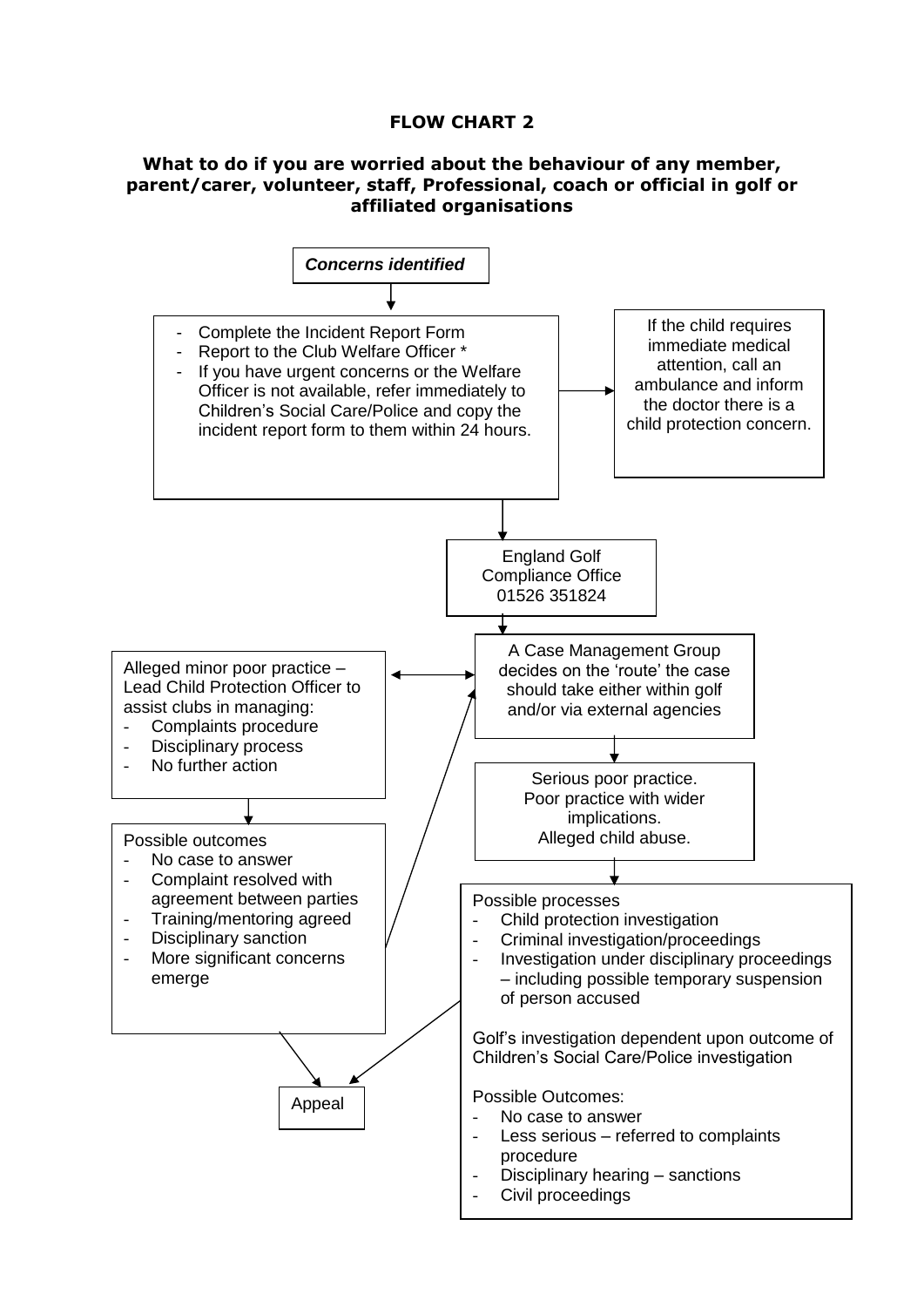#### **3. EMERGENCIES AND INCIDENTS**

- **3.1** All personal details will be treated in confidence and only shared with those who require the information they contain to perform their role effectively.
- **3.2** In the event of a child requiring medical attention:
	- The parents will be contacted immediately.
	- In the event of failure to contact parents, the alternative emergency contacts will be used.
	- The consent form will be consulted to establish whether parents have given their consent for a club representative to act in loco parentis.
	- An adult club representative will accompany the child to seek medical attention, if appropriate, ensuring that they take the consent form with them.
	- A record of the action taken will be made and retained by a club representative.
- **3.3** Where a parent is late in collecting their child the following procedure will apply:
	- Attempt to contact the parent/carer using the contact details on the Parental Consent Form
	- Attempt to contact the first, then the second emergency contact nominated on the Consent Form
	- Wait with the young person(s) at the venue with, wherever possible, other staff/volunteers or parents.
	- If no one is reachable, contact the Club's Welfare Officer for advice.
	- If all attempts to make contact fail, consideration should be given to contacting the police for their advice.

Staff, Volunteers & PGA Pros should try to avoid:

- Taking the child home or to another location without consent.
- Asking the child to wait in a vehicle or the club with them alone.
- Sending the child home with another person without permission.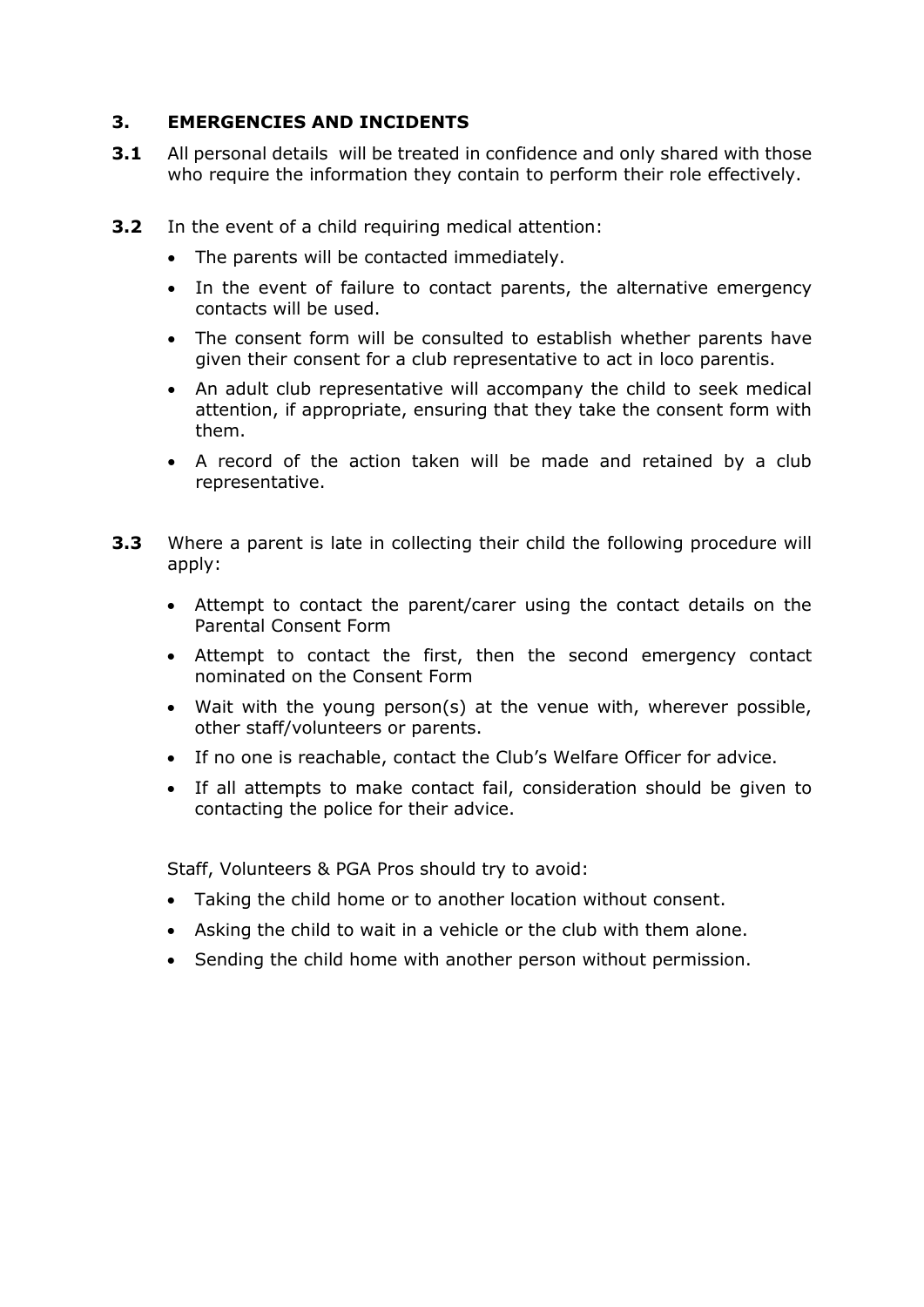#### **4. SUPERVISION**

- 4.1 During coaching sessions the club will endeavour to ensure that there is at least one adult coach/volunteer/ staff member present for every 12 children.
- **4.2** Parents will be encouraged to stay for coaching/competitions & other events where their children are of an age where their supervision is required.
- **4.3** If there are young children (under 10 years of age) attending events, activities, coaching or playing sessions they will be supervised at all times.

Wherever possible adults will avoid changing or showering at the same time as children but parents should be aware that with limited changing room space there will be occasions when adults and children may need to share the facilities.

- **4.4** Parents should be aware that if children are left at Golf World Stansted unsupervised, other than to attend specific club organised coaching sessions, competitions, or other scheduled events, this is a parental decision and Golf World Stansted cannot accept any supervisory responsibility.
- **4.5** Special arrangements will be made for away trips. Parents will receive full information about arrangements for any such trip and will be required to provide their consent for their child's participation.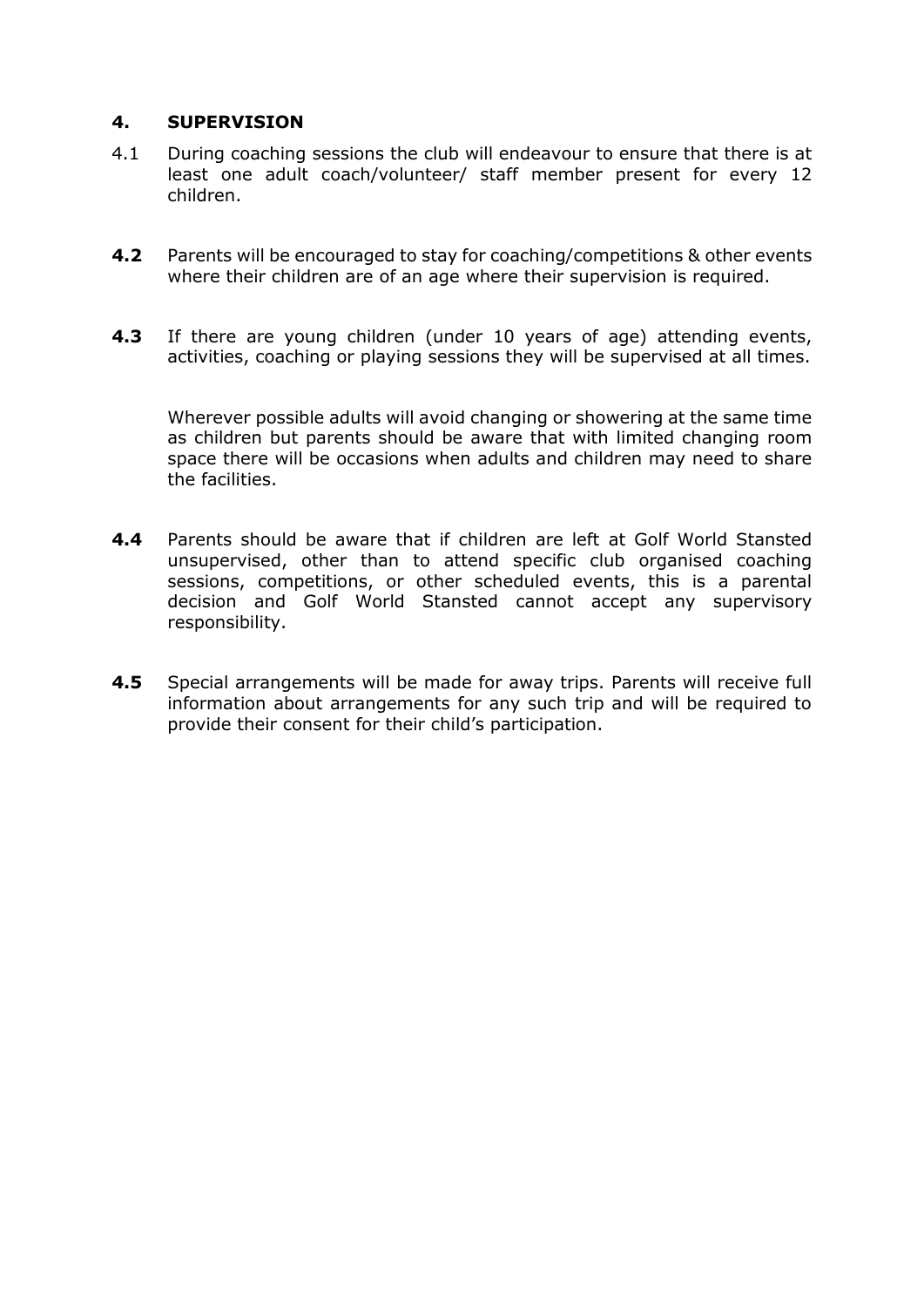#### **5. GOOD PRACTICE GUIDELINES**

#### **5.1 Behaviour of adults and children**

- **5.11** Adults who work with children are placed in a position of trust in relation to children, and therefore it is important they behave appropriately and provide a strong positive role model for children, both to protect children and those working with children from false allegations of poor practice. Codes of conduct will be issued to junior members & adults working with them to promote good practice.
- **5.12** Golf World Stansted requires that all staff and volunteers working with children adhere to the standards set out in the Code of Conduct **(appendix 4).** Similarly, children are expected to follow their own code of conduct to ensure the enjoyment of all participants and assist the club in ensuring their welfare is safeguarded **(appendix 4**).
- **5.13** Parents should also work together with the club to ensure that the safety of all children is safeguarded. A sheet on "Parental Guidance" **(appendix 8)** is provided to assist them in understanding how they can best assist the club.

#### **5.2 Adults and Children playing golf together**

One of the reasons for the popularity of golf is that the game is not restricted by ability, age or gender. Responsible interaction between adults and children helps bring mutual respect and understanding and will be encouraged as part of club activities. Adults should always be aware however that age related differences do exist and conduct themselves in a manner that recognises this. A DBS check is not required for an adult playing in a one-off game with a child and it is recognised that the adult does not accept supervisory responsibility for the child during this time.

#### **5.3 Physical Contact**

Physical contact with children by coaches, staff or volunteers should always be intended to meet the needs of the child and the sport, not the adult. That is, to develop golf technique, to protect the child from injury, to provide first aid or treat an injury. It should always take place in an open environment, and should not, as a general principle, be made gratuitously or unnecessarily.

#### **5.4 Transport**

**5.41** The club believes it is primarily the responsibility of parents/guardians to transport their child/children to and from events. It is not the responsibility of club volunteers, staff or coaches to transport children and young people to and from events, activities, tournaments or matches.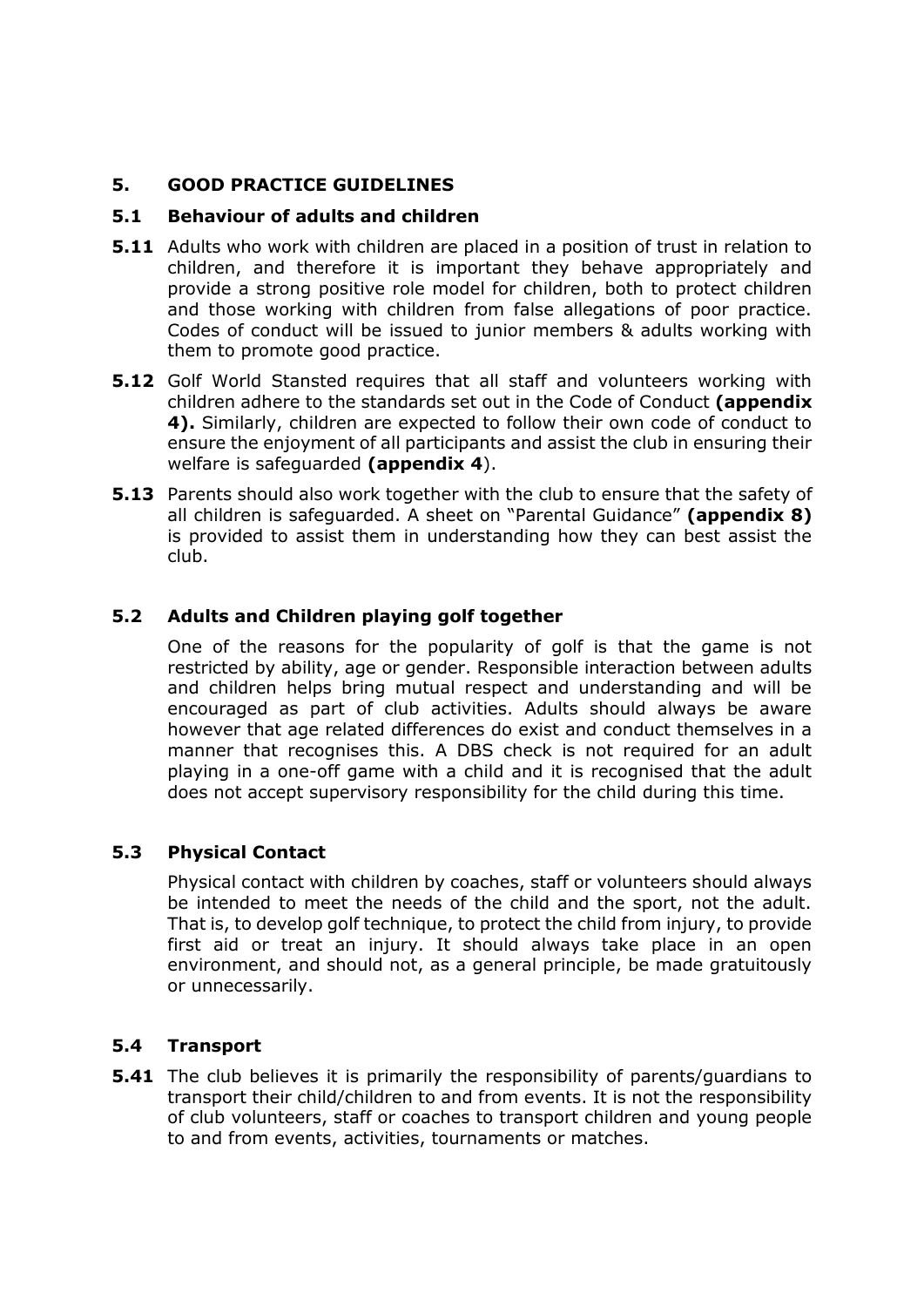**5.42** The club may make arrangements for transport in exceptional circumstances, such as team events. Where this is the case, the written permission of the parents of the relevant children will be sought. The drivers used will be checked for their suitability to supervise children (see Section 1 Recruitment and Training) and their insurance arrangements verified.

The following are common sense good practice examples:

- Always work in an open environment avoiding, where possible, private or unobserved situations, interactions or communications with unaccompanied children.
- Treat all participants equally with respect and dignity.
- Put the welfare of the participant first.
- Adults should respect a participant's privacy and right to be safe from abuse and harm and not to do anything harmful or age inappropriate with or in front of them.
- Always make sport fun and enjoyable, emphasising the importance of fair play.
- Always ensure that you have the appropriate technical skills, valid qualifications and insurance cover.
- Where manual/physical contact is required, it should be provided openly and with the consent of the participant. Physical contact can be appropriate so long as it is neither intrusive nor disturbing and the participant's consent has been given.
- Endeavour to involve parents/carers wherever possible (for example, encouraging them to take responsibility for their children in the changing rooms). If groups have to be supervised in changing rooms always ensure parents, coaches etc. work in pairs.
- Where teams are to be taken on overnight trips, staff should avoid spending time in children's rooms and should not invite or have children in their rooms.
- Be an excellent role model, this includes not smoking, taking drugs or drinking alcohol in the company of young people.
- Recognise the developmental needs and capacity of the child and do not risk sacrificing welfare in desire for club or personal achievements. This means avoiding excessive training or competition and not pushing them in training against their will.
- Be positive, approachable and offer praise to promote the objectives of the Club at all times.
- Respect and listen to the opinions of the participant.

The following should be avoided: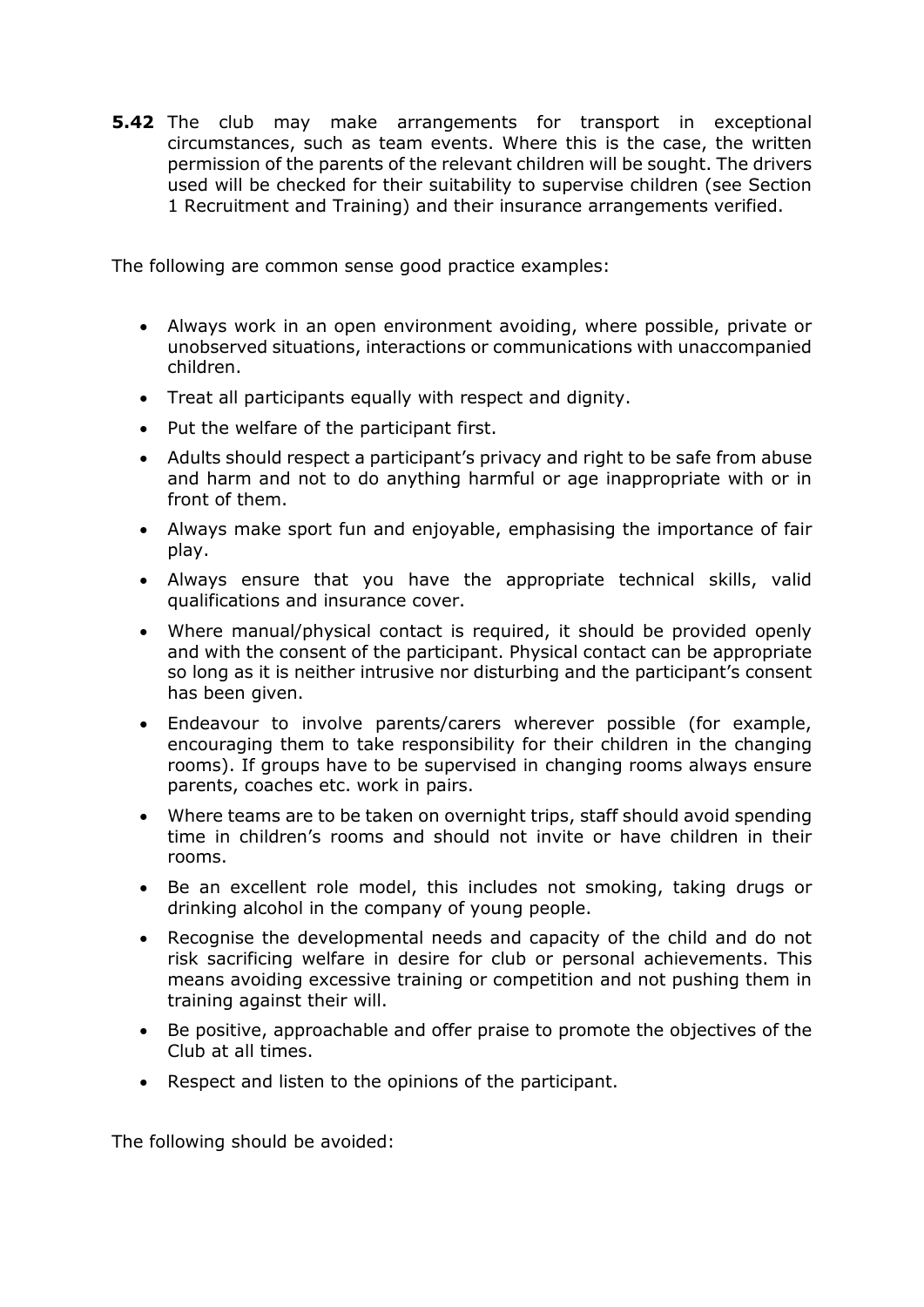- Spending time alone in private with any child (other than your own) at the Club.
- Taking young people alone in a car on journeys, however short, if another option is available.
- Engaging in, allowing or encouraging rough physical or sexually provocative games, including horseplay.
- Engaging in any form of inappropriate touching.
- Striking any child.
- Acting immodestly or engaging in any behaviours with sexual connotations in the presence of any child.
- Engaging in exhibitionist behaviours involving nudity in the presence of participants.
- Subjecting any participant to physical intimidation.
- Use of inappropriate language in the presence of children, or allowing children's use of inappropriate language to go unchallenged.
- Making sexually suggestive comments to or about a child or children.
- Humiliating, shouting at a participant or reducing him or her to tears.
- Allowing allegations relevant to this guidance made by a child to go unrecorded or not acted upon.
- Doing things of a personal nature that the participant can do for themselves.

When a case arises where it is impractical/impossible to avoid a certain situation e.g. transporting a young person alone in your car, the tasks should only be carried out with the full understanding and consent of the parent/carer and the young person involved or if there becomes more risk to the child or young person if you don't do this. A common sense approach should always be considered with the welfare of the child or young person at the heart of your decision making.

#### **5.5 Photography/ Videoing**

- **5.51** Permission will be sought from parents prior to the publication or use of any video or photographic images of their child, for instance in newspapers, websites or for coaching purposes. The personal details of the child will not be used in any promotional material.
- **5.52** Any press/official photographers attending events will be required to seek permission from the club before taking photographs and also permission of parents to use the images.

#### **5.5 Anti Bullying Procedures**

**5.51** We believe that every effort must be made to eradicate bullying in all its forms.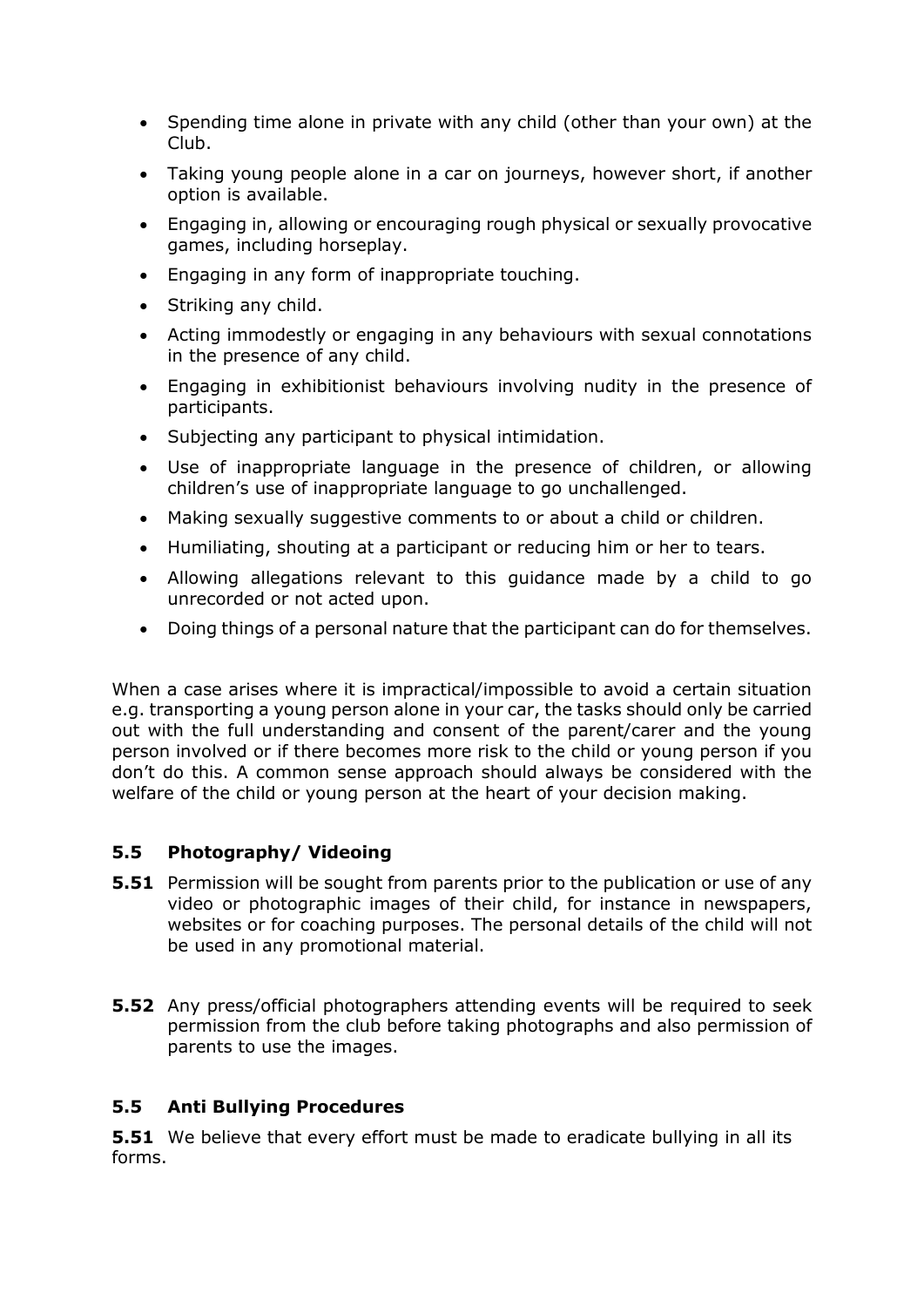Bullying can be difficult to define and can take many forms which can be categorised as;

- Physical hitting, kicking, theft
- Verbal homophobic or racist remarks, threats, name calling
- Emotional isolating an individual from activities or a group

All forms of bullying include;

- Deliberate hostility & aggression towards an individual(s)
- A victim who is weaker and less powerful than the bully or bullies
- An outcome which is always painful & distressing for the victim

Bullying behaviour may also include;

- Other forms of violence
- Sarcasm, spreading rumours, persistent teasing
- Tormenting, ridiculing, humiliation
- Racial taunts, graffiti, gestures
- Unwanted physical contact or abusive or offensive comments of a sexual nature.

The Club and its Staff, Volunteers & Coaches will not tolerate bullying in any of its forms during club matches, competitions, coaching or at any other time while at the club.

- **5.52** We are intent that we will:
	- Provide a point of contact where those being bullied can report their concerns in confidence – The CWO & Sec/Manager
	- Take the problem seriously
	- Investigate any and all incidents and accusations of bullying
	- Talk to bullies and their victims separately along with their parents/guardians
	- Impose sanctions, which may include expulsion from the club for bullies
	- Inform all members of the club about the incident and action taken if appropriate
	- Keep a written record of all incidents and the action taken

#### **5.6 Confidentiality**

**5.61** Details of all juniors will be kept on file in the office and will not be shared with a third party without parent/guardian consent. Access to this information will be granted to Sec/Manager/ CWO, the Junior Organiser(s) and the PGA Golf Professional(s). Details will be passed onto the County Organisations as requested when juniors have reached an ability level that meets the relevant county criteria.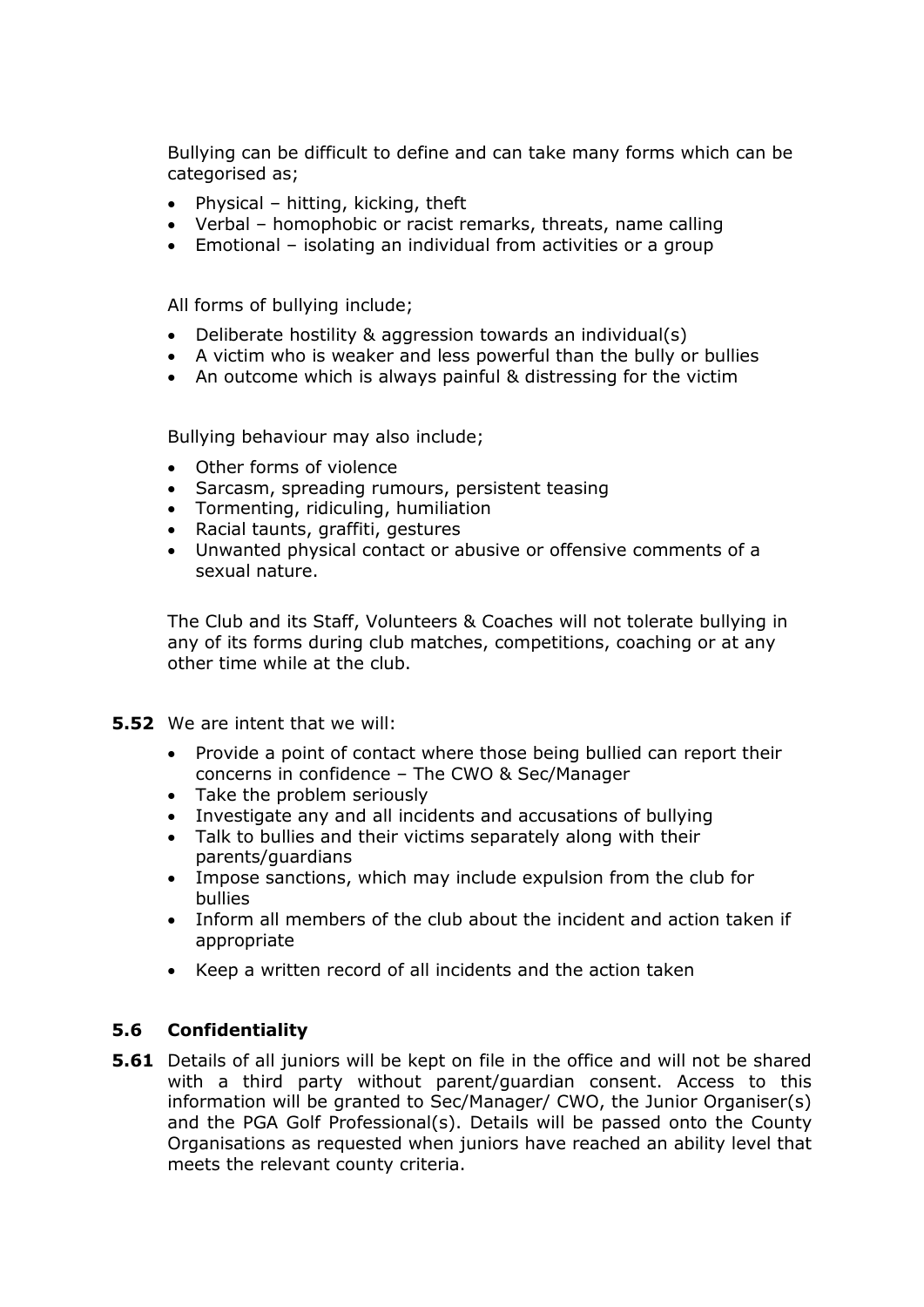**5.62** All concerns/allegations will be dealt with confidentially by the club and information will only be shared on a need to know basis, either internally or externally depending on the nature/seriousness of the concern/allegation.

#### **5.7 Changing rooms**

The changing rooms are used by all members & visitors, juniors will only be supervised if needed at club organised events. Parents will be made aware that adults use the changing rooms throughout the day for changing & showering. Where a parent/guardian does not consent to their child accessing the changing rooms, it is their responsibility to either supervise the child while in the changing rooms or ensure that they do not use them.

### **6. Useful Contacts**

| <b>Golf Contacts</b>                            |                                                                                                                       |                                                         |  |
|-------------------------------------------------|-----------------------------------------------------------------------------------------------------------------------|---------------------------------------------------------|--|
| <b>Name</b>                                     | <b>Address</b>                                                                                                        | <b>Number</b>                                           |  |
| <b>Club Welfare Officer</b><br>-Jackie Martin   | <b>Golf World Stansted</b><br><b>Hall Lane, Elsenham</b><br><b>CM22 6FL</b>                                           | Mob:01371872404<br>Email: rodjackiemartin@hotmail.com   |  |
| <b>England Golf</b><br><b>Compliance Office</b> | <b>England Golf</b><br><b>National Golf Centre</b><br>The Broadway<br>Woodhall Spa<br>Lincolnshire<br><b>LN10 6PU</b> | 01526 351824<br>compliance@englandgolf.org              |  |
| Club Secretary -<br><b>Tracy Pharoah</b>        | <b>Golf World Stansted</b><br><b>Hall Lane, Elsenham</b><br><b>CM22 6FL</b>                                           | Mob:01279 812865<br>Email:tracy@golfworldstansted.co.uk |  |

| <b>Local Contacts</b>                                                                    |                                                                              |                                                                                       |  |  |
|------------------------------------------------------------------------------------------|------------------------------------------------------------------------------|---------------------------------------------------------------------------------------|--|--|
| Local Children's Social                                                                  |                                                                              | <b>OUT OF HOURS</b>                                                                   |  |  |
| Care<br>(including out of office)<br>hours contact)                                      | <b>Health and Social Care</b><br><b>City Government Office</b><br>Chelmsford | 08456037630                                                                           |  |  |
| NB. In an emergency,<br>the Samaritans will hold<br>the Duty Officer's<br>contact number |                                                                              | After 5pm or at the weekends<br>please contact The Emergency<br>Social Work Duty Team |  |  |
|                                                                                          |                                                                              |                                                                                       |  |  |
| <b>Samaritans</b>                                                                        |                                                                              | 08457 90 90 90                                                                        |  |  |
| Local Police child<br>protection teams                                                   | Essex Police<br>Headquarters                                                 | 03456037630                                                                           |  |  |